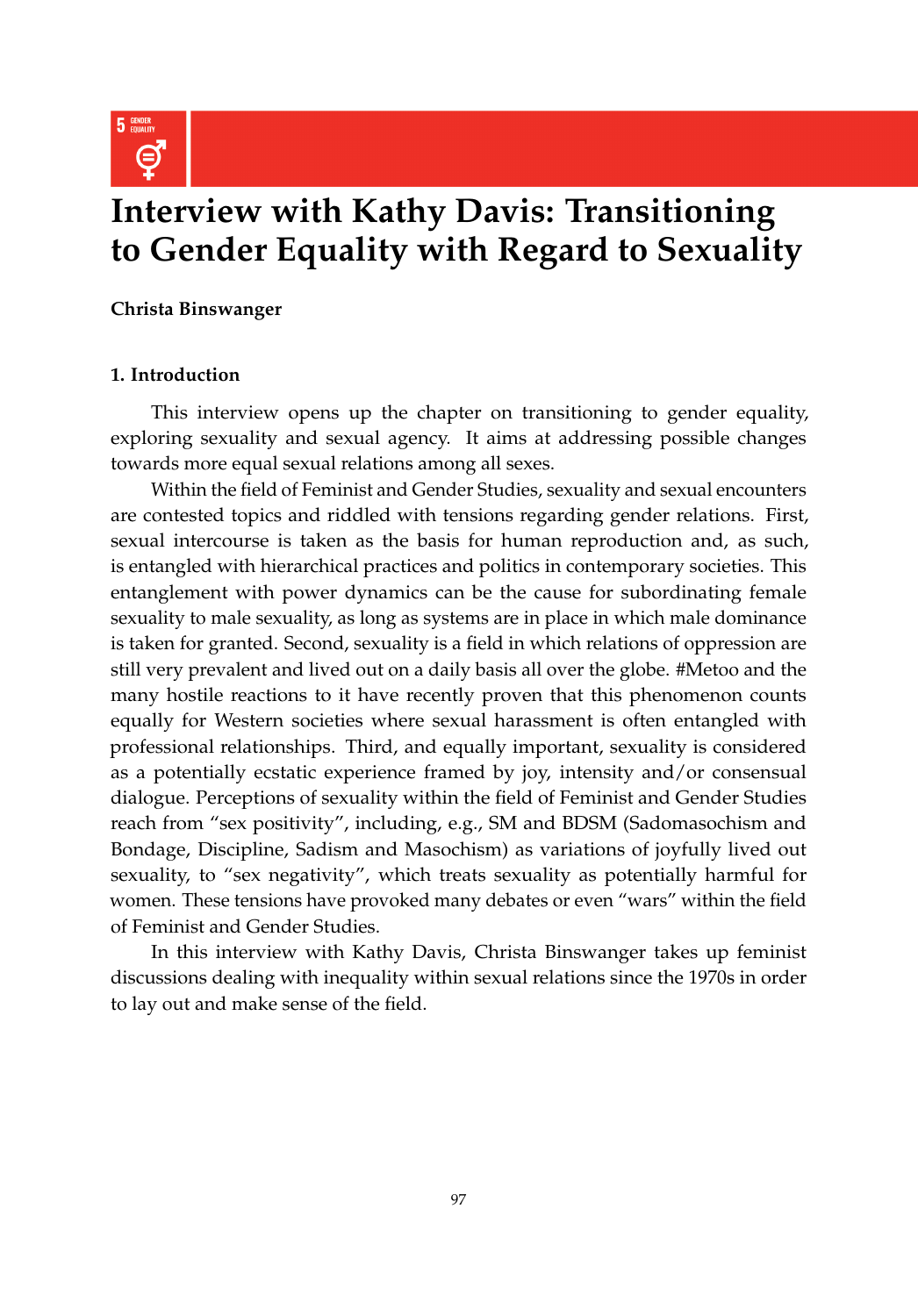### **2. Interview with Kathy Davis**

#### *2.1. First Set of Questions: Looking Back to the 1970s*

- CB: I would first like to go back to the second half of the 20th century, especially the women's movement in the 1970s. Looking at the movement from an intersectional perspective: who were the participants? What were their claims and what changes did they aim for?
- KD: The standard take is that the women's movement of the 1970's, both in the US and in Europe, consisted primarily of white, middle-class, educated, heterosexual women. Yet the fault lines were already emerging around sexuality and race, with lesbians and women of colour demanding that their voices be heard. I don't think the movement was nearly as monolithic or unaware of differences among women as it is sometimes portrayed. I was in the US at the time and I remember the welfare women's movement, Black feminism, First Nation women's movements, and lesbian feminism as all part of the feminist landscape. There was a wide spectrum of political orientations, from more liberal feminists who wanted equality in the workforce to socialist feminists who wanted an encompassing transformation of society to radical feminists who directed their energies against male supremacy in all its forms. While there was certainly a tendency to think in terms of 'we women'—something that has since been heavily criticized—even back in the seventies the notion of a unified feminist subject was already being undermined by feminist activist scholars like the Combahee River Collective, bell hooks, Adrienne Rich, Audre Lorde, and many others. I think part of the problem in thinking about differences among women has been in getting past the 'add and stir' approach—that is, in order to teach or investigate differences in power among women, one just needed to add a class on 'women of colour' to a feminist theory course or a chapter on lesbian sexuality to an anthology on women's studies. This is where intersectionality made such an important contribution. The term 'intersectionality' was coined in 1989 by the US legal scholar Kimberlé Crenshaw (1989), but, as a perspective, it was already being used by feminists of colour and Third World women. It was important because it allowed us to think about identity in a more complex way. It marked the end of the naïve belief that you could even talk about gender without considering 'race', class, and sexuality. But, even more important, it provided the beginnings of a methodology for investigating how different constellations of power actually interact and are mutually constitutive in specific contexts and how these interactions shape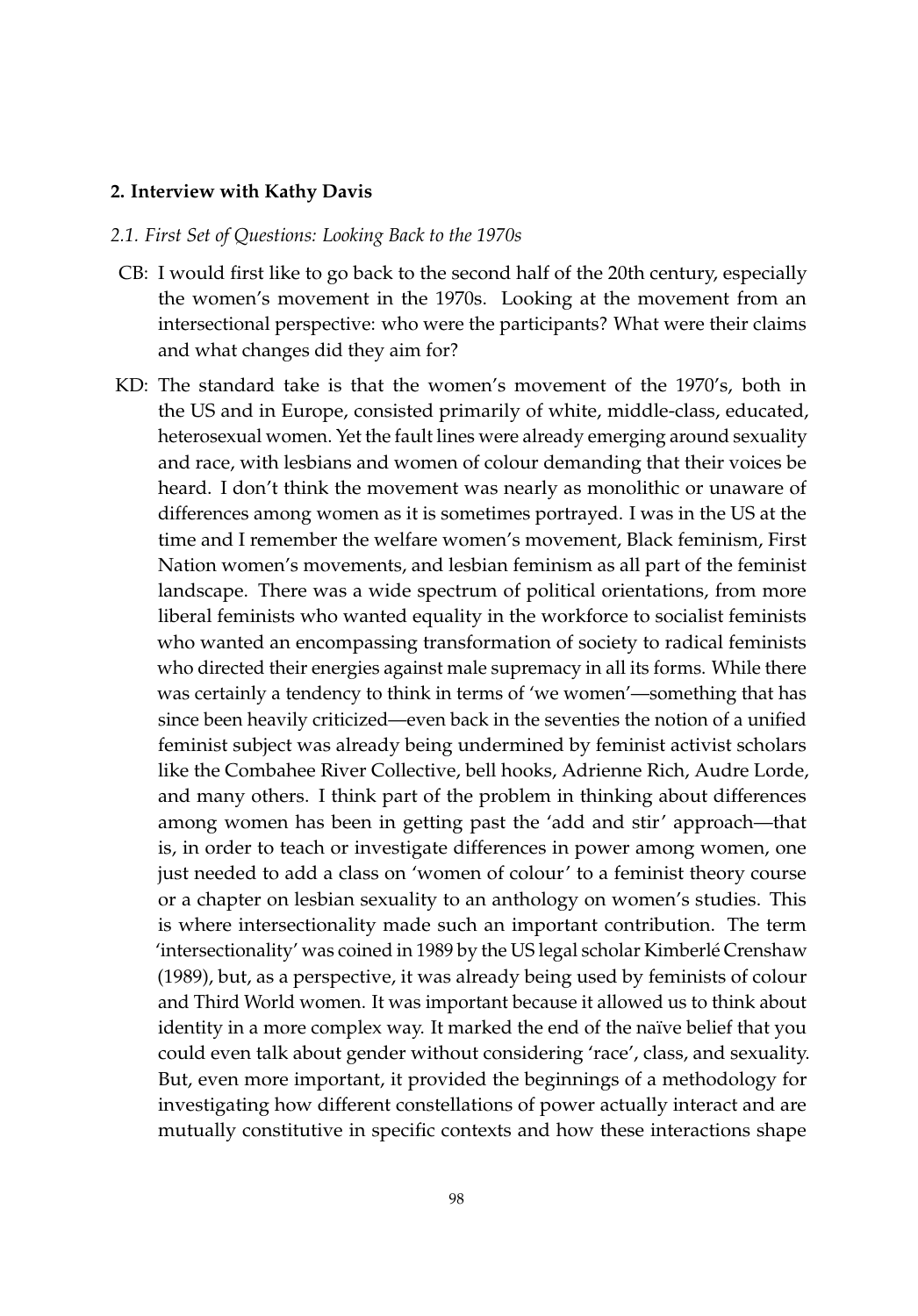people's opportunities and possibilities for action. The work facing feminist scholars who are interested in seventies feminism is to re-read this history through an intersectional lens—that is, to show how intersecting differences generated particular concerns or mobilized individuals in specific ways or produced different strategies for change at specific moments in history. I think our article (Binswanger and Davis 2012) on shifts in feminist debates on sexuality in which we analysed two feminist classic texts from different eras, Verena Stefan's *Häutungen* (Stefan 1975) and Charlotte Roche's *Feuchtgebiete* (Roche 2008) is an example of this kind of historiography. We showed how these texts reflected both similarities and differences in feminist thinking about gender and sexuality, but also about race and class.

- CB: As you have mentioned our article, I would like to add a question about it: What are the main "claims"—in a feminist sense—since *Häutungen*, if we look at *Wetlands/Feuchtgebiete* by Charlotte Roche? We have discerned some common grounds of critique in both texts with regard to the commodification of a perfect female body, which should hide its smells and fluids. But, at the same time, there is a clear distancing articulated in Roche's text from "the bad old days of feminism". Could you comment on Roche's so called postfeminist critique with regard to female sexuality?
- KD: Roche reacted against what she saw as an overly restrictive feminist sexual morality. Some of what she wrote struck a chord among young women who liked her brazen defiance of all norms and her off-the-wall humour and this accounts for the popularity of *Wetlands/Feuchtgebiete*. Roche has been criticized for assuming that women can be totally autonomous subjects when it comes to sexuality. I don't believe in the kind of autonomy she proposes. We are all embedded in the social worlds we inhabit. Even when we rebel against constraints, we are, at the same time, attending to them. She likes to shock and many of her depictions of sexuality are an example of this. I don't think she has much to say about sexual pleasure as an experience, let alone as an important issue for feminist and other progressive social movements.
- CB: There has been a strong "sex positivity movement". What were the main concerns or claims made by this movement? Can you think of any examples drawing on your own experiences?
- KD: There is an erroneous assumption that feminism in the seventies was all about sexual oppression and that the concept of 'sex positivity' is of a much more recent vintage. I remember endless conversations in the early days of second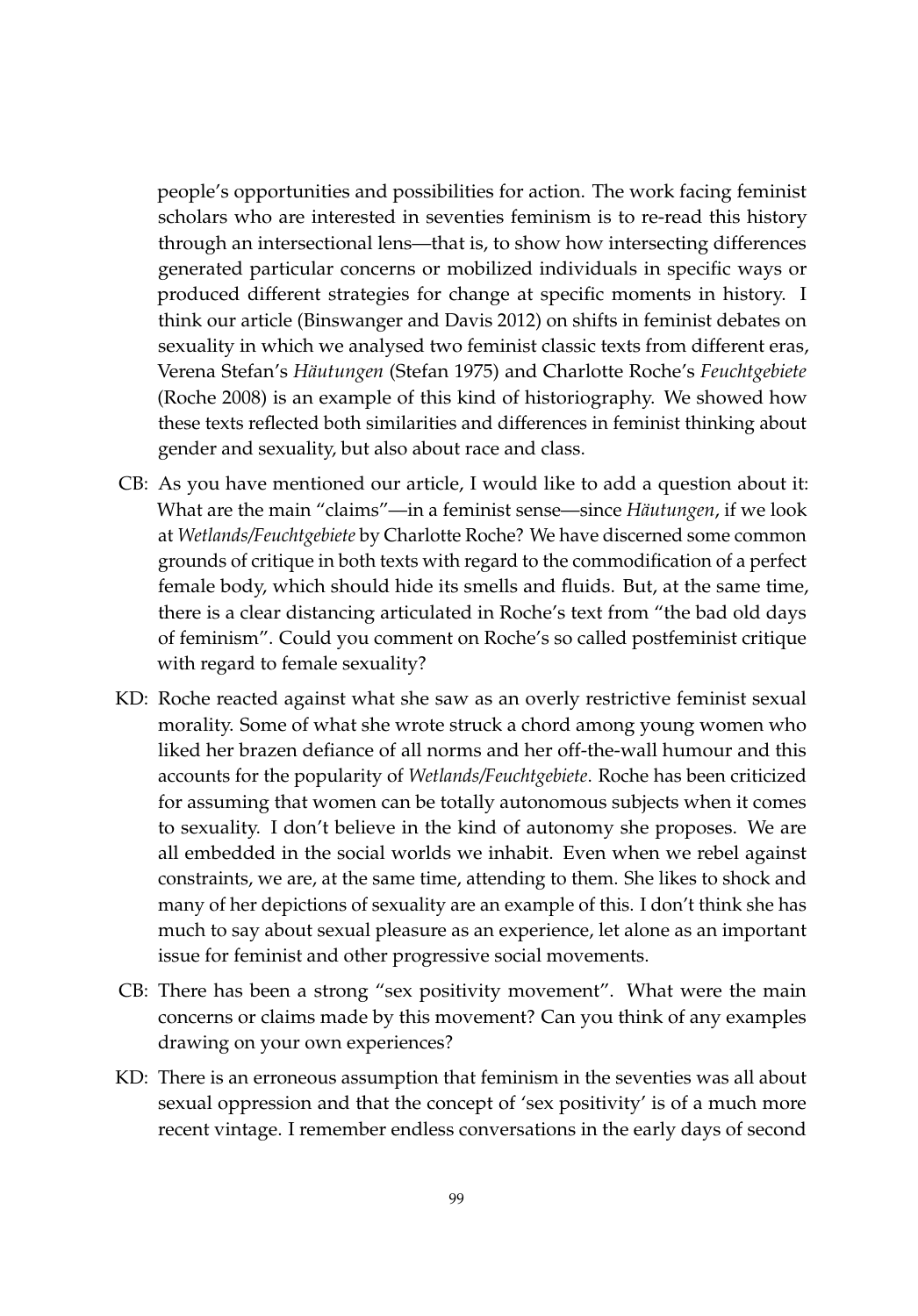wave feminism in which we talked about sexuality, sexual pleasure, and desire. Most of us came of age during the so-called 'sexual revolution' and were aware that it had been something of a mixed bag for women. On the one hand, we enjoyed the freedom to have sex outside marriage and without fear of getting pregnant, unlike many of our mothers. On the other hand, we were subjected to the pressure of always being up for having sex (something that has, if anything, increased in this postfeminist era) and our male partners were not necessarily attentive to our sexual needs and desires. Verena Stefan has written beautifully about this in *Häutungen*. We had to figure out what we wanted from sexuality and how to negotiate sexual encounters. I recall talking about what we liked and didn't like in our sexual experiences with partners, both male and female. We were open to experimenting. For example, we shared our masturbation experiences and tried out each other's methods. We all purchased vibrators from the newly emerging feminist sex shops. We discussed our sexual fantasies and sexual feelings at great length. Influenced by Anne Koedt's (Koedt [1970] 1996) 'The Myth of the Vaginal Orgasm' and Carla Lonzi's (Lonzi 1975) important essay on female desire $^1$ , we generally took a critical stance toward penetration (as we called it) and saw clitoral stimulation as the only acceptable avenue toward sexual pleasure. Looking back on it, I would say we were too judgemental about what constitutes sexual pleasure (for example, we did not discuss BDSM as potentially pleasurable and were dogmatic in our rejection of pornography as invariably being bad for women). In this sense, the 'sex wars' in the eighties were a necessary corrective and opened our eyes to the vast varieties of sexual pleasure and the impossibility of ever establishing a politically correct feminist sexuality.

- *2.2. Second Set of Questions: Our Bodies, Ourselves (OBOS)—A Travelling Book*
- CB: You have investigated the self-help book *Our Bodies, Ourselves*, originally written in the 1970s. You analysed, how it has travelled and how body politics and understandings of sexuality vary around the globe. What have you learned about sexuality through this research? What other categories of difference have proven to be powerful with regard to sexual oppression, as well as with regard to sexual fulfilment?

<sup>1</sup> See, a roundtable discussion of Lonzi's work in the *European Journal of Women's* Studies (2014) 21, 3.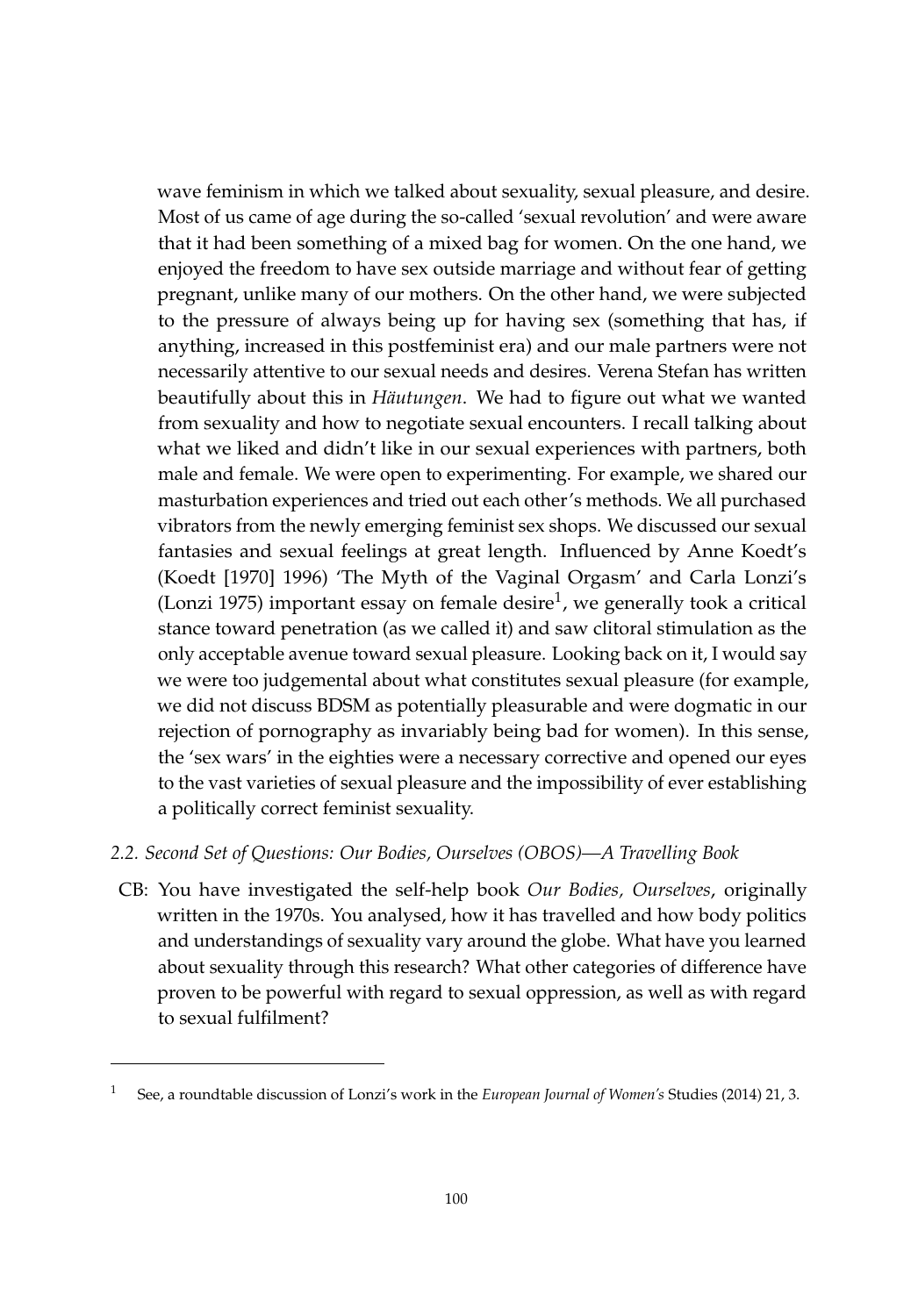KD: Sexuality was, of course, always a central concern in *Our Bodies, Ourselves*. You can trace the changes in feminist thinking on sexuality through the editions of OBOS. For example, the first issue treated sexuality as the same for all women. By the mid-seventies, lesbian sexuality had become a topic. Later, sexuality was interrogated through the lens of race and disability. By the beginning of the 21st century, the whole notion of gender had been deconstructed with attention paid to transgender and gender fluidity. There were three things that I particularly appreciated in the OBOS approach to sexuality. First, OBOS was always oriented toward pleasure and in the early days of feminism it was unique in this respect. From the first edition, readers were encouraged to explore their bodies and discover what gave them pleasure. The chapter on masturbation was classic and I spoke with many women who remember reading the text instructing them how to masturbate ('Just try it!') and how it encouraged them to find out what felt good to them. In fact, I remember reading this passage aloud in a gender studies class many years later, assuming that this would be old hat for my sexually savvy students. But, in fact, they were just as surprised and enthralled as I had been when I first read the text. Second, OBOS adopted an intersectional approach (without using that word) by having differently situated groups critically read each and every chapter of the book as part of the authors' collective process of revision. For example, women with disabilities were asked to comment on the sexuality chapter, thereby ensuring that its treatment of sexuality included differently embodied women. These groups of differently situated readers were specifically chosen for the critical work they could do in opening up new ways of looking at a particular topic. Third, when OBOS was translated into different languages, it was the chapter on sexuality that invariably had to be adapted in order to meet the needs of women living in different cultural contexts. This sometimes meant adding information that was absent in the US text (for example, the Egyptian adaptation of OBOS included a discussion of female circumcision and arranged marriages). While the US authors of OBOS initially had a policy that all of the controversial topics (lesbian sexuality, masturbation, and abortion) needed to be included in the translations, they gradually became more flexible about this, leaving the decision to the local feminist groups who were responsible for translating and adapting the book in their own cultural contexts. The most important lesson that I took away from OBOS and its various translations and adaptations is that there is no one feminist perspective on sexuality (see Davis, 2007). More important is that we find ways to generate debates across our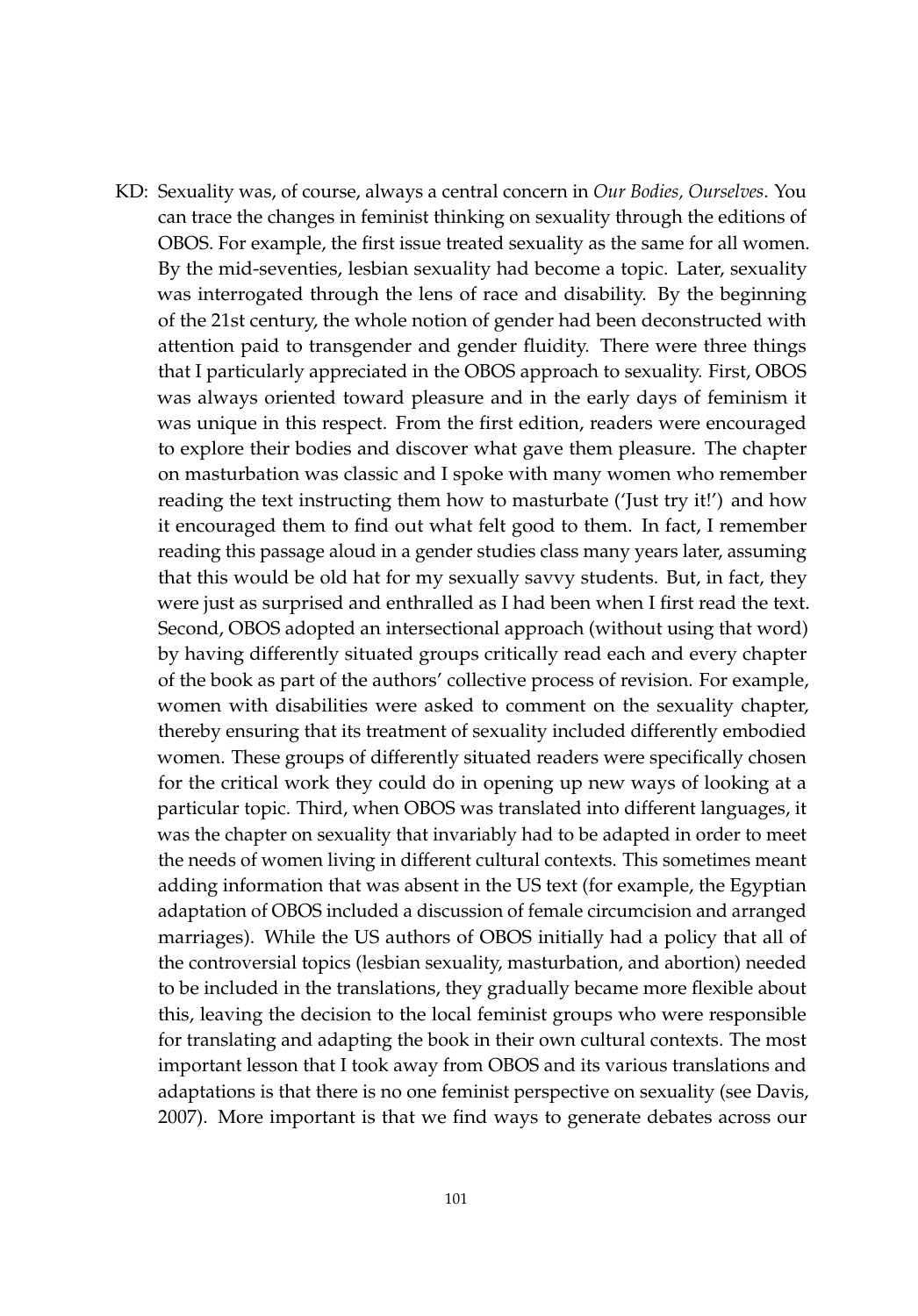individual, cultural and geo-political differences about what our sexual desires, practices, and political aspirations are.

# *2.3. Third Set of Questions: Contemporary Sexualities*

- CB: What can we learn from the feminist movement since the 1970s? Can sexuality ever be freed? How is sexuality entangled in power dynamics among the sexes as well as other hierarchical societal structures, institutions and relationships?
- KD: I find the notion of 'free sexuality' problematic. It reminds me of the old sexual revolution talk which tended to obfuscate the ways women were being pressured into having sex and not necessarily enjoying it. Sexuality—like any social practice—is always enmeshed in relations of power, meaning that it will have to be negotiated. Young people have to discover what they like and don't like, a process which usually involves some insecurity and stumbling around in the dark. There will always be some grey areas, something which tends to get left out in the #MeToo discussions today. $^2$  If there is anything we can learn from the feminist movement of the 1970s, it is that women should be encouraged to explore their bodies and find out what they like and don't like when it comes to sexuality. With respect to sexual harassment, for example, I would like to see more emphasis on women's agency and less on establishing rules and restrictions for managing every situation. I also think that sexual desire is enormously complex and that we need to find ways to explore the contradictions and tensions between our discursively held feminist beliefs (what we used to call ideology) and our—often unruly—desires and practices.
- CB: The UN is regularly investigating the progress of the SDGs. Unfortunately, concerning SDG 5, female sexual self-determination is still not a given in many contexts. The UN reports in 2019, "In 51 countries with data on the subject, only 57 per cent of women aged 15 to 49, married or in union, make their own decisions about sexual relations and the use of contraceptives and health services" [\(https://sustainabledevelopment.un.org/sdg5\)](https://sustainabledevelopment.un.org/sdg5). So, I would like to come back to the 1970s with regard to these results. Would you agree that fifty years ago, the—maybe utopian—idea was considered possible that female sexual and marital oppression could be conquered on a global scale? So, how would you comment on the 43% of women, who cannot make their

See Zarkov and Davis (2018) where we talk about some of these 'grey areas'.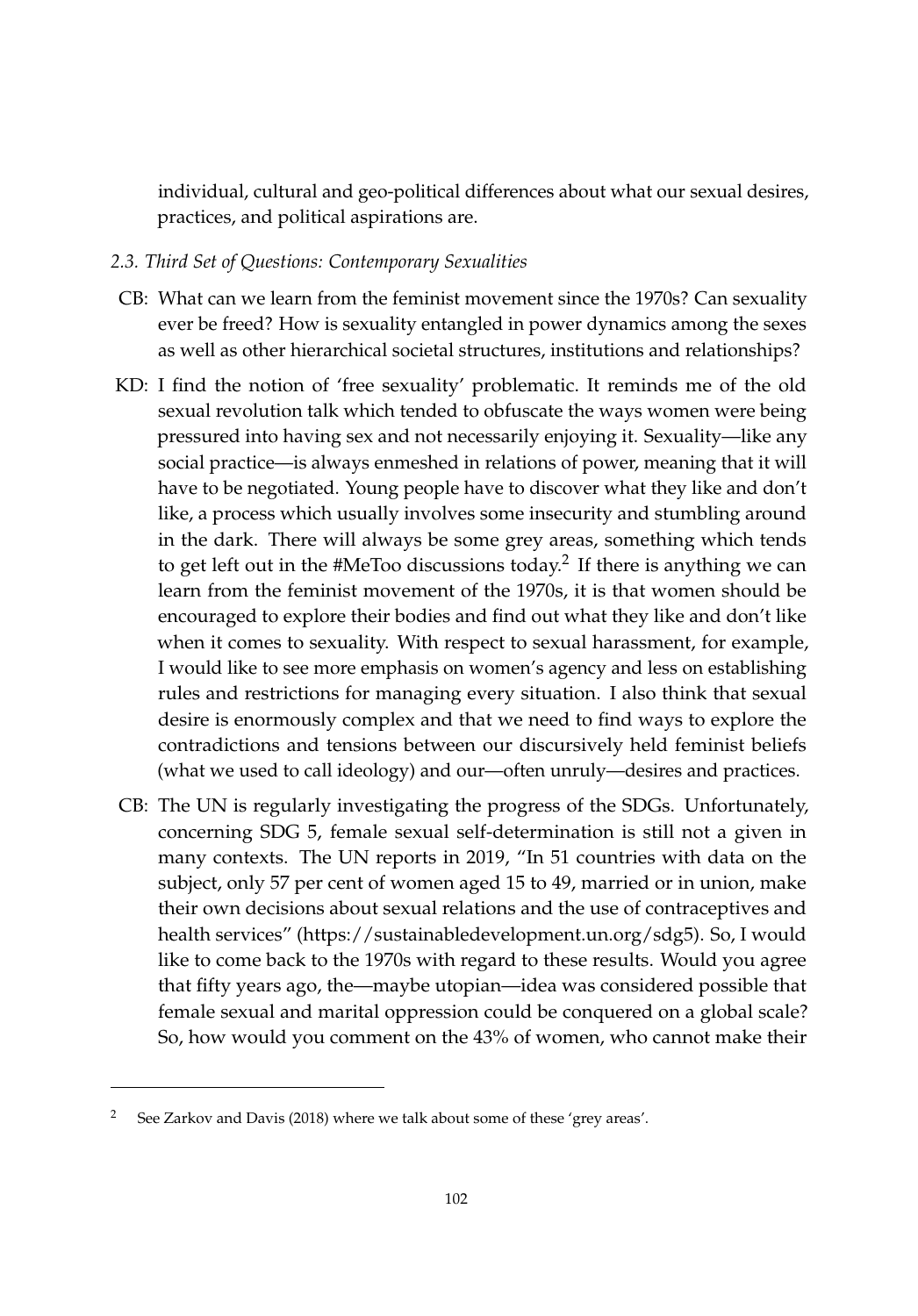own decisions nowadays? And how can we keep up certain feminist beliefs, but still not contribute to a mainstream Western perception of these women as victims?

- KD: I don't think that feminists in the 1970s assumed that female sexual and marital oppression could be 'conquered on a global scale'. The assumption was that gender oppression exists overall and everywhere and that feminism in some form or another was, therefore, necessary and desirable. The emphasis was on struggle as an ongoing process. While there were some utopian-minded thinkers around (Shulamith Firestone comes to mind), most activists in my memory were engaged in practical projects that would change women's everyday lives in ways that were beneficial to them. What was problematic in the 1970s was the notion of global feminism as a one-size-fits-all model. US Third World women and women from the Global South have criticized this model as representing the needs, perceptions, and struggles of white, affluent women from the Global North. It has been imposed as a kind of cultural imperialism upon women from different contexts and with very different histories of struggle. Part of this critique was that so-called Third World women have been reduced to victims in need of rescue by their more emancipated 'sisters' in the West. I think more recent work on transnational feminism has been helpful for thinking about this. This perspective takes differences between women as a given, reflects upon power differences among women, and looks for mutually beneficial alliances. This means listening to what women in different parts of the world have to say about their own problems and being attentive to the kinds of struggles that already exist. There is a lot of activism outside the Global North, activism that may or may not appear under the banner of feminism, which should be given much more serious attention. This would help feminists in the Global North to keep their own notions of gender equality and sexual freedom in perspective, as one version of feminism, but not the only one.
- CB: So, how can we address gender issues, which are related to male, female, trans, same-sex, non-binary sexuality—is it possible to talk about "female sexuality" any longer? And how can feminists handle differences in understandings and practices of sexuality (due to sexual identity, religion, age, etc.) and still find ways to "affective solidarity" as grounds for political transformation towards joyfully lived out female sexuality?
- KD: I have always been in favour of talking about 'sexuality' without putting a label on it; i.e., 'female sexuality'. Sexuality is extremely fluid and complex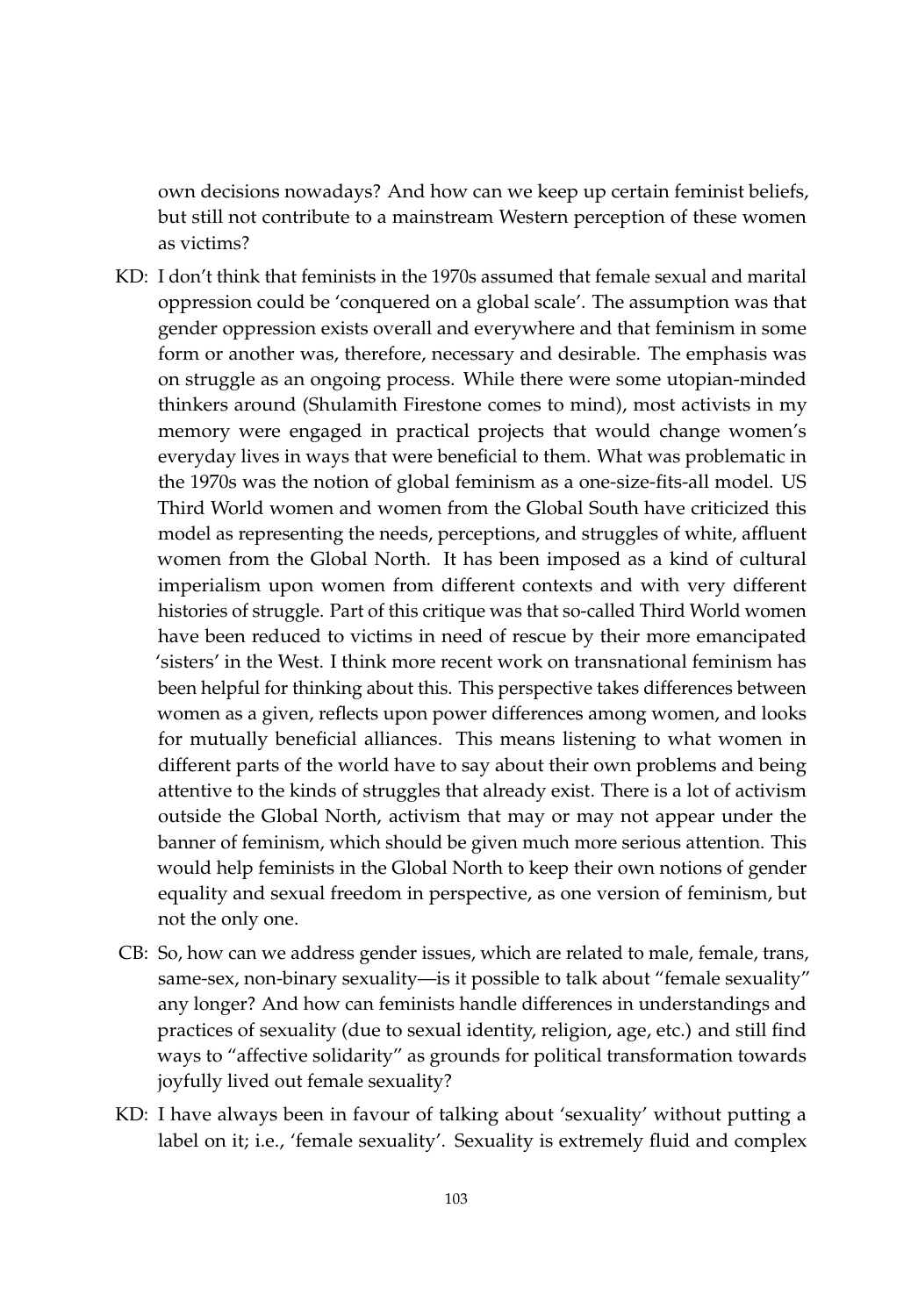and I don't find it realistic or helpful to limit a particular sexual practice to an identity. There have been many productive approaches to understanding different sexualities. With regard to LGBTQI activism, intersectionality has inspired activists, particularly across Latin America, to unite under its banner as an antidote to identity politics. I would like to see more of this in Europe and the US. After all, no individual can be reduced to their sexuality; we are all located in complex configurations of power and difference. By calling themselves 'intersectional', these 'intersectional activists' are envisioning a new way to interact with one another—neither as an encompassing 'we' as second wave feminists used to propose, nor as a circumscribed identity, but as an complicated and ever changing panorama of differently located individuals. 'Affective solidarity' is an interesting concept developed by Hemmings (2012). I have used it myself with regard to bodily practices that feminists sometimes find problematic—for example, genital cutting, cosmetic surgery, sadomasochism. Central to this concept is the importance of reflexivity and engaging with one's own 'gut level' feelings of disgust or shame, but also of desire or attachment because this opens up the possibility for dialogue across differences. Given the enormous complexities of sexual desires and practices, a self-critical and open-ended dialogue seems to be the best we as feminists can hope for.

- CB: As you just mentioned, genital cutting is a difficult topic for feminists. What would it mean to keep up the idea of "affective solidarity" with regard to genital cutting?
- KD: Whether we like it or not, women across the globe engage in dangerous, painful, and oppressive bodily practices, often ones that they themselves fervently desire and defend. Genital cutting is not limited to certain regions of Africa but it is also done, albeit for different reasons, in the so-called West (cosmetic labiaplasty, intersex surgery). It is a practice, which feminists often find problematic and I think they are right to do so. However, the only way to have a dialogue with 'affective solidarity' is to listen to what the other has to say, reflect critically on one's own cultural biases, and be prepared to engage in a conversation without falling into the more comfortable space of discursive critique. In an earlier paper (Davis 2018), I have argued that many Western feminists, myself included, have felt comfortable chastising other feminists for reproducing Eurocentric and colonialist sentiments in anti-female-mutilation discourse, while ignoring their own embodied unease concerning the practice itself. Here, I see the task of feminist scholarship less in encouraging women